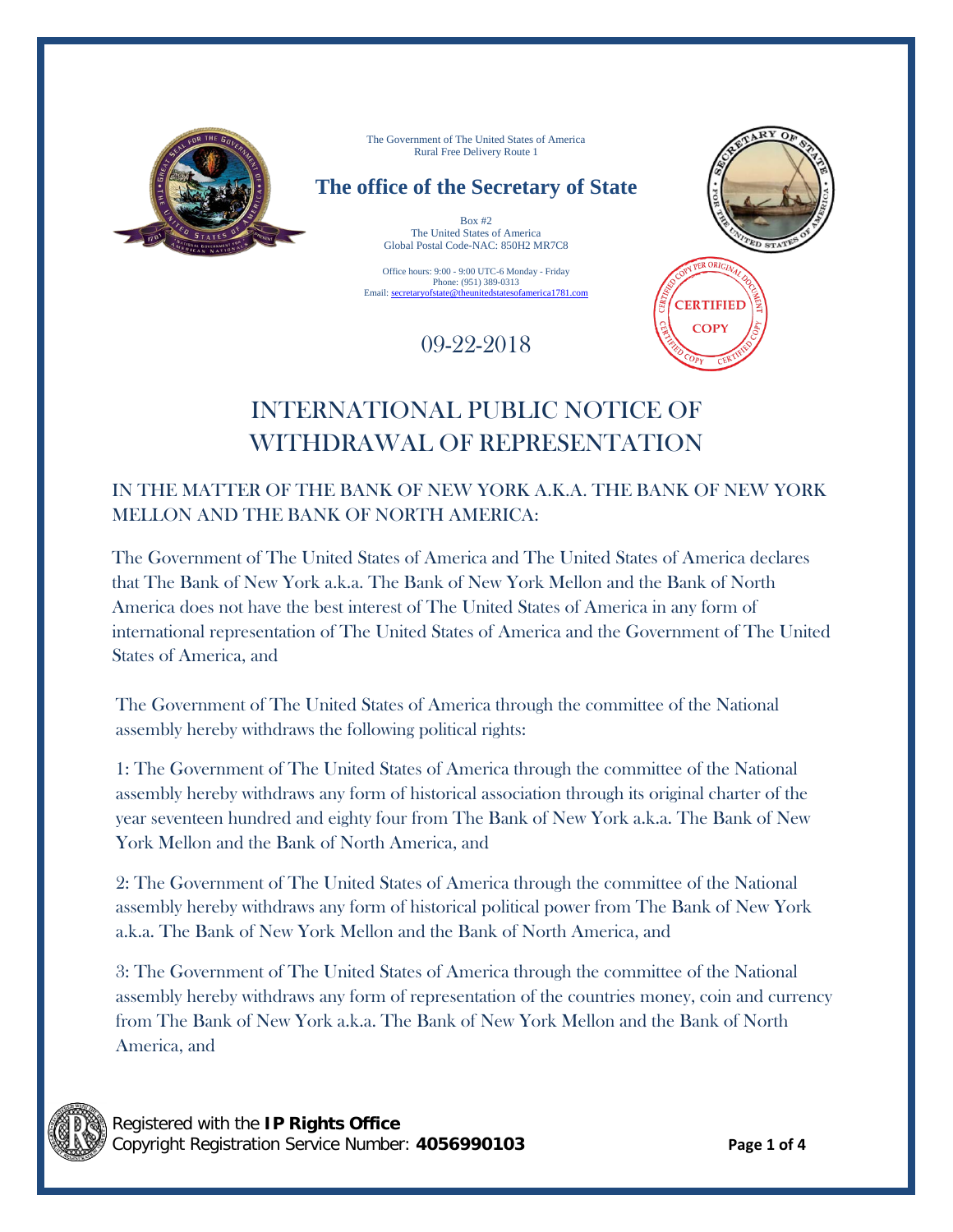4: The Government of The United States of America through the committee of the National assembly hereby withdraws any form of political support from The Bank of New York a.k.a. The Bank of New York Mellon and the Bank of North America, and

Any and all other presumed political, civil, executive, judicial, National, residence, public property or religious representation is hereby withdrawn from The Bank of New York a.k.a. The Bank of New York Mellon and the Bank of North America and is further hereby reserved by the Government of The United States of America, and

## INTENTIONS:

IT IS THE INTENTION of the Government of The United States of America to protect the interests of the Government of The United States of America, and

IT IS NOT THE INTENTION of the Government of The United States of America to start a political uprising, revolution or any other function that is not necessary, and

### Summary:

This action is taken to protect The United States of America due to experiencing hostility being used against The United States of America by The Bank of New York a.k.a. The Bank of New York Mellon and the Bank of North America in the form of violations of Chapter XII of the Law of Nations, forced association into a foreign social compact, forced association of a secular **Luciferian** religious belief, forced association into a perpetuity in all of its forms, forced association into economic slavery, forced association into a political and legal impossibility, forced association into multiple war crimes and crimes against humanity, forced association into a Illuminist-Socialist-Communist conspiracy thereby a forced association into a traitorous condition of existence against the Holy Spirit, and

Politically, when votes are offered and accepted and international representation is granted, it is not honorable to use that grant of political power against those successor grantors as has happened in this case, and

The Government of The United States of America is in honor to withdraw any assumed representation and other basic human rights with intentions to reserve and withdraw them until a future day certain and does not relieve the Government of The United States of America of any other obligation and right that has been accepted as it pertains to the Government of The United States of America, and

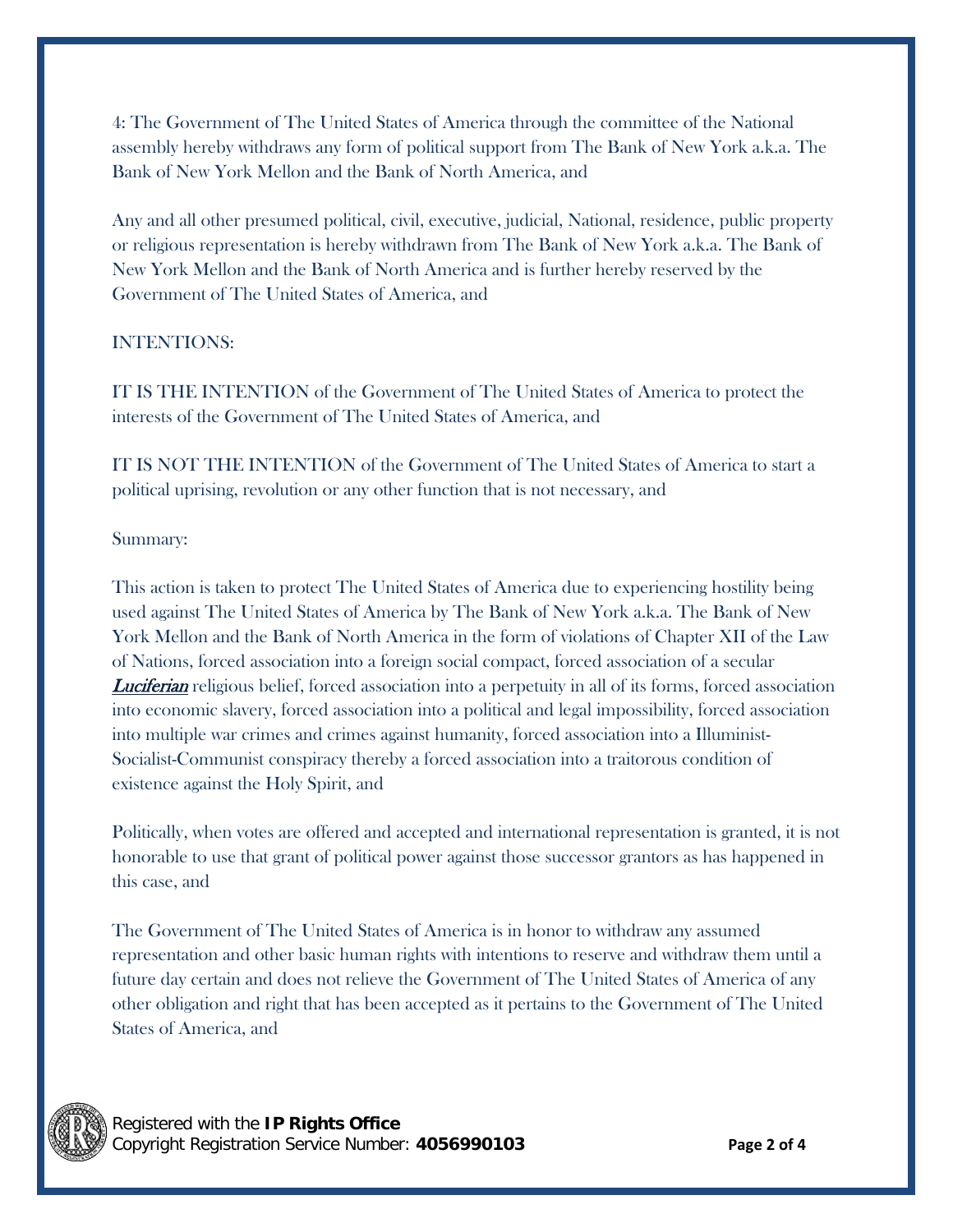This document has nothing to do with the 1789 constitution of the United States of America which is the agent for the United States. All constitutionalists are NOT involved in this International Public Notice of Withdrawal of Representation.

SO DONE on the one hundred and eighty eighth day in the year six thousand and twenty, translation the twenty second day of September, 2018, and

Thomas Frank Goudey - Secretary of State The United States of America

Shows Srank Gouday